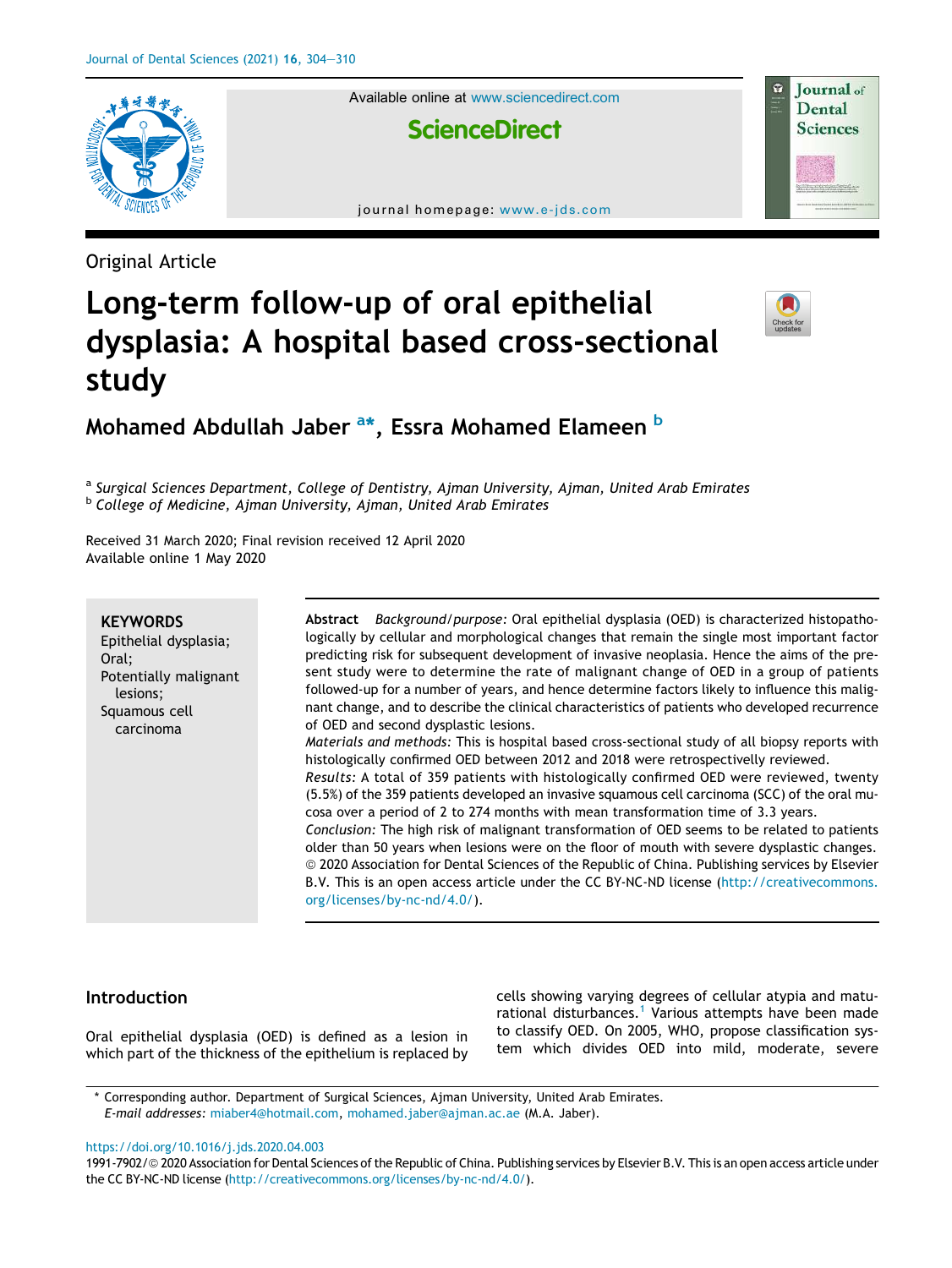dysplasia and carcinoma in situ based on assessment for the presence of various architectural and cytologic changes identified on light microscopy.<sup>1</sup> A 2-tier system has been developed more recently by Kujan et al.<sup>2</sup> which categorizes OED into low and high risk of undergoing malignant transformation, in an attempt to make histopathology more practical for the clinician. However, the use of histopathology for the diagnosis and categorization of OED has long been considered contraversal, with poor inter- and intraobserver agreement and low levels of reproducibility, $^3$  and there is currently no consensus regarding risk of malignant transformation based on histopathology.<sup>4</sup>

Dysplasia within the oral mucosa can be potentially malignant, ultimately giving rise to oral squamous cell carcinoma. Lesions with features of severe oral epithelial dysplasia (OED) and carcinoma-in-situ are particularly liable to become frank malignancies, and to contain chromosomal anomalies similar to those of oral squamous cell carcinoma. $5-7$  However the malignant potential off OED can be variable and unpredictable. $8-10$  A wide spectrum of additional markers of malignant transformation, principally based upon immunohistochemical assays have been proposed to aid the diagnosis and determine the prognosis of OED lesions, however in general, these have not proven to be reliable or practical.<sup>11–13</sup> and some researcher indicated that combining DNA ploidy analysis with dysplasia grading will give a higher predictive value than either technique alone.<sup>1</sup>

Thus until better methods of diagnosis become available there is a need to have a greater understanding of the likely behaviour of lesions with OED. Hence the aim of the present study was to examine the long-term behaviour of a large group of lesions with OED, in particular to determine the rates of malignant change, recurrence and development of new dysplastic disease.

#### Materials and methods

In this hospital based cross-sectional study, all biopsy reports with histologically confirmed OED between 2012 and 2018 were reviewed retrospectively. Clinical, histopathological and risk factor data were recorded for all patients as identified from histopathological records held in the Oral Surgery department.

Data were collected on a standardized form and loaded into a computer database (SPSS version 20). Recorded data included personal information, history of tobacco smoking and alcohol consumption. Details of tobacco use included type of tobacco, daily amount used (expressed as cigarettes per day), duration of habit and, when applicable, number of years since cessation of smoking. Exclusion criteria were previous oral carcinoma, insufficient sample for analysis, or lack of demographic information to obtain follow up data. 359 patients with OED for whom their was sufficient data to assess long-term outcomes were included in the study. Patients were followed up for period of  $2-274$  months with a mean follow-up time of up to 40 months. Malignant transformation was considered if a histopathologically proven oral squamous cell carcinoma (SCC) arose in the lesion which had histopathological evidence of OED; recurrence of a dysplastic lesion was considered if a second

histopathologically proven dysplastic lesion developed at the same site during follow-up while second dysplastic lesions were considered when a new histopathologically proven OED lesion developed at a site different to that of the index dysplastic lesion.

#### Statistical analysis

The chi-square and Fisher's exact tests were used for statistical analysis of the results with  $p$  value considered significant if less than 0.05.

#### Results

Twenty (5.5%) of the 359 patients developed a SCC of the oral mucosa over a period of  $2-274$  months with mean transformation time of 3.3 years. Nine of the patients with SCC (45.0%) were male and 11 (55.0%) female. The mean age at time of diagnosis of SCC was 52.6 years with range of  $(15-84 \text{ years})$ . The mean age for males was 57.1 years (range  $44-81$  years), the mean age for females  $49.0$  (range 15–84 years). Eleven of the 20 SCC developed in patients older than 50 years (Table 1).

Nine of the 20 SCC (45%) developed from mixed lesions (erythro-leukoplakia), 4 (20.0%) from white lesions, 6 (30.0%) from red lesions and one (5.0%) from an area of

Table 1 Demographic characteristics of 20 patients who developed a squamous cell carcinoma subsequent to oral epithelial dysplasia compared with patients who did not develop malignancy.

| Variables                    | <b>OED with later SCC</b> |       |                | OED with no SCC |
|------------------------------|---------------------------|-------|----------------|-----------------|
|                              | <b>No</b>                 | $\%$  | <b>No</b>      | %               |
| Age (years)                  |                           |       |                |                 |
| < 40                         | $\overline{2}$            | 10.0  | 50             | 14.7            |
| 40-50                        | $\overline{7}$            | 35.0  | 79             | 23.3            |
| > 50                         | 11                        | 55.0  | 210            | 61.9            |
| Total                        | 20                        | 100.0 | 339            | 100.0           |
| Gender                       |                           |       |                |                 |
| Male                         | 9                         | 45.0  | 181            | 53.3            |
| Female                       | 11                        | 55.0  | 158            | 46.6            |
| Total                        | 20                        | 100.0 | 339            | 100.0           |
| Ethnic-background            |                           |       |                |                 |
| Caucasian                    | 15                        | 75.0  | 204            | 60.1            |
| Indian                       | 2                         | 10.0  | 21             | 6.1             |
| Pakistani and<br>Bangladeshi | 3                         | 15.0  | 47             | 13.8            |
| Afro-caribbeans              |                           |       | $\overline{4}$ | 1.1             |
| <b>Others</b>                |                           |       | 63             | 18.5            |
| Total                        | 20                        | 100.0 | 339            | 100.0           |
| <b>Marital status</b>        |                           |       |                |                 |
| Married                      | 8                         | 40.0  | 142            | 53.9            |
| Single                       | 4                         | 20.0  | 48             | 18.2            |
| Widowed                      | 4                         | 20.0  | 32             | 12.1            |
| Divorced                     | 4                         | 20.0  | 41             | 15.5            |
| Total                        | 20                        | 100.0 | 263            | 100.0           |

 $OED =$  Oral epithelial dysplasia.

 $SCC =$  Squamous cell carcinoma.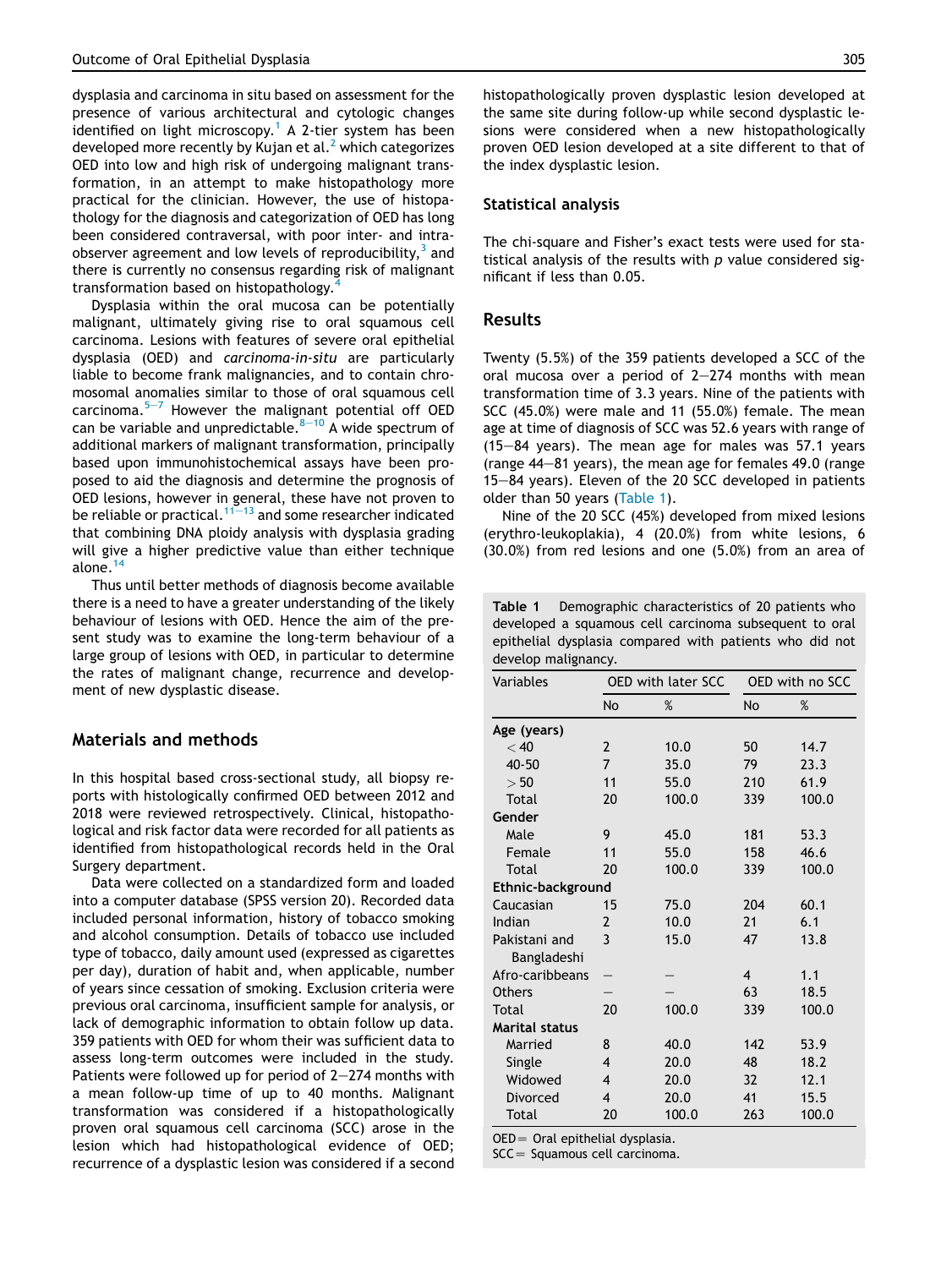ulceration (Table 2). The floor of mouth (40.0%) was the most common site of malignant changes. But of note a significant number of gingival lesions transformed to invasive cancer ( $P < 0.01$ ). Malignant transformation was uncommon on the dorsal surface of tongue, alveolar ridge and retromolar area (Table 3). Malignant transformation was more likely with lesions already having features of moderate or severe OED (Table 4). Three (15%) of the 20 oral SCCs developed from areas of dysplastic lesions that had previously been surgically excised. However, a significant number ( $P=0.001$ ) of malignancies developed in lesions treated only with topical antifungal agents (nystatin or amphotericin). Five (25%) of the 20 tumours developed in patients who had only been advised to reduce their tobacco smoking and alcohol drinking (Table 5), their exact compliance with this advice was not known. Sixty-three (17.5%) of the 359 patients had a recurrence of OED and 37 (10.3%) developed additional dysplastic lesions. The majority of these patients were over 50 years of age, there was a slight male predominance in those who had a recurrence of OED but slightly more females than males developed additional dysplastic lesions but the differences were not statistically significant (Table 6).

Recurrence of OED was most commonly associated with (erythroleukoplakias) lesions in contrast to second dysplastic lesions which usually arose in patients with an initial lesions having the appearance of (leukoplakia) (Table 7). The tongue, buccal mucosa and floor of mouth were the most common sites of recurrent or second OED lesions. Patients treated surgically and/or with antifungals were at greater risk of showing recurrence or additional dysplasia. Cessation of tobacco smoking and alcohol drinking habits associated with a decreased risk of recurrence of OED  $(P < 0.006)$  (Table 8).

#### **Discussion**

Oral epithelial dysplasia characterized by a spectrum of architectural and cytological alterations caused by accumulation of genetic changes, and is associated with the use of tobacco and alcohol. $11-15$  The histopathological

Table 2 Clinical type of oral epithelial dysplasia (OED) and subsequent development of squamous cell carcinoma (SCC).

|                                |    | <b>OED with later SCC</b> | OED with no SCC |       |         |  |
|--------------------------------|----|---------------------------|-----------------|-------|---------|--|
| Clinical type<br>of the lesion | No | %                         | No              | %     | P value |  |
| White patch                    | 4  | 20.0                      | 166             | 48.9  | 0.09    |  |
| Mixed (white<br>and red)       | 9  | 45.0                      | 150             | 44.2  | 0.9     |  |
| Red patch                      | 6  | 30.0                      | 3               | 0.8   | 0.001   |  |
| Ulcer                          | 1  | 5.0                       | 17              | 5.0   | 0.7     |  |
| Lump                           |    |                           | 3               | 0.8   |         |  |
| Total                          | 20 | 100.0                     | 339             | 100.0 |         |  |
|                                |    |                           |                 |       |         |  |

P for chi-square test.

OED=Oral epithelial dysplasia.

SCC=Squamous cell carcinoma.

Table 3 Distribution according to site of oral epithelial dysplasia (OED) and subsequent development of squamous cell carcinoma (SCC).

|                               | OED with later SCC OED with no SCC |       |               |       |         |
|-------------------------------|------------------------------------|-------|---------------|-------|---------|
| Site                          | No                                 | %     | No            | %     | P value |
| Floor of mouth                | 8                                  | 40.0  | 59            | 17.4  | 0.01    |
| Gingiva                       | 3                                  | 15.0  | 8             | 2.3   | 0.003   |
| Soft palate                   | 3                                  | 15.0  | 20            | 5.8   | 0.1     |
| Buccal mucosa                 | $\mathcal{P}$                      | 10.0  | 68            | 20.0  | 0.2     |
| Lateral border of 2<br>tongue |                                    | 10.0  | 21            | 6.1   | 0.5     |
| Ventral border of 1<br>tongue |                                    | 5.0   | 56            | 16.5  | 0.1     |
| Labial mucosa                 | 1                                  | 5.0   | 38            | 11.2  | 0.3     |
| Dorsal surface of<br>tongue   |                                    |       | 23            | 6.7   |         |
| Alveolar ridge                |                                    |       | 19            | 5.6   |         |
| Retro-molar area              |                                    |       | 25            | 7.3   |         |
| Commissure                    |                                    |       | $\mathcal{P}$ | 0.5   |         |
| Total                         | 20                                 | 100.0 | 339           | 100.0 |         |

P for chi-square test.

 $OED = Ord$  epithelial dysplasia.

 $SCC = Squamous$  cell carcinoma.

Table 4 Histology of oral epithelial dysplasia (OED) and subsequent development of squamous cell carcinoma (SCC).

|                                                |               | OED with later SCC OED with no SCC |        |                |         |  |
|------------------------------------------------|---------------|------------------------------------|--------|----------------|---------|--|
| Degree of dysplasia                            | <b>No</b>     | %                                  | No $%$ |                | P value |  |
| Mild dysplasia <sup>a</sup>                    |               | 15.0                               |        | 164 48.3 0.004 |         |  |
| Moderate dysplasia <sup>b</sup> 4              |               | 20.0                               |        | 100 29.4       | 0.3     |  |
| Severe dysplasia <sup>c</sup>                  | 11            | 55.0                               |        | 75 22.1        | 0.001   |  |
| Carcinoma in-situ                              | $\mathcal{P}$ | 10.0                               |        |                |         |  |
| Total                                          | 20            | 100.0                              |        | 339 100.0      |         |  |
| $\Omega$ ED $-\Omega$ ral opitholial ducolacia |               |                                    |        |                |         |  |

Oral epithelial dysplasia.

 $SCC = Squamous$  cell carcinoma.

 $a$  Chi-square = 3.88.

 $b$  Chi-square = 0.44.

 $c$  Chi-square = 5.57.

diagnosis of OED can be difficult, particularly as there is a need to determine the degree of dysplastic change.<sup>16,17</sup> Examination of the sequentially excised specimens may reveal a range of grades of dysplasia in various portions of the same OED specimen, suggesting that incisional biopsy samples may not be representative of the true nature of the lesion and histologic examination of the entire clinical lesion may be necessary for accurate grading of dysplastic lesions.6,17 However it is sometimes practically difficult and/or unjustifiable to excise entire lesions without some knowledge of its pathology, and the clinical appearance may not mirror the histopathological features.<sup>18</sup>

Several studies have been published on the biological behaviour of OED.<sup>5,6,8-10,18-32</sup> The transformation rates varied between 5% and 36%, and it is evident that 460 (9.21%) of 4992 observed patients developed invasive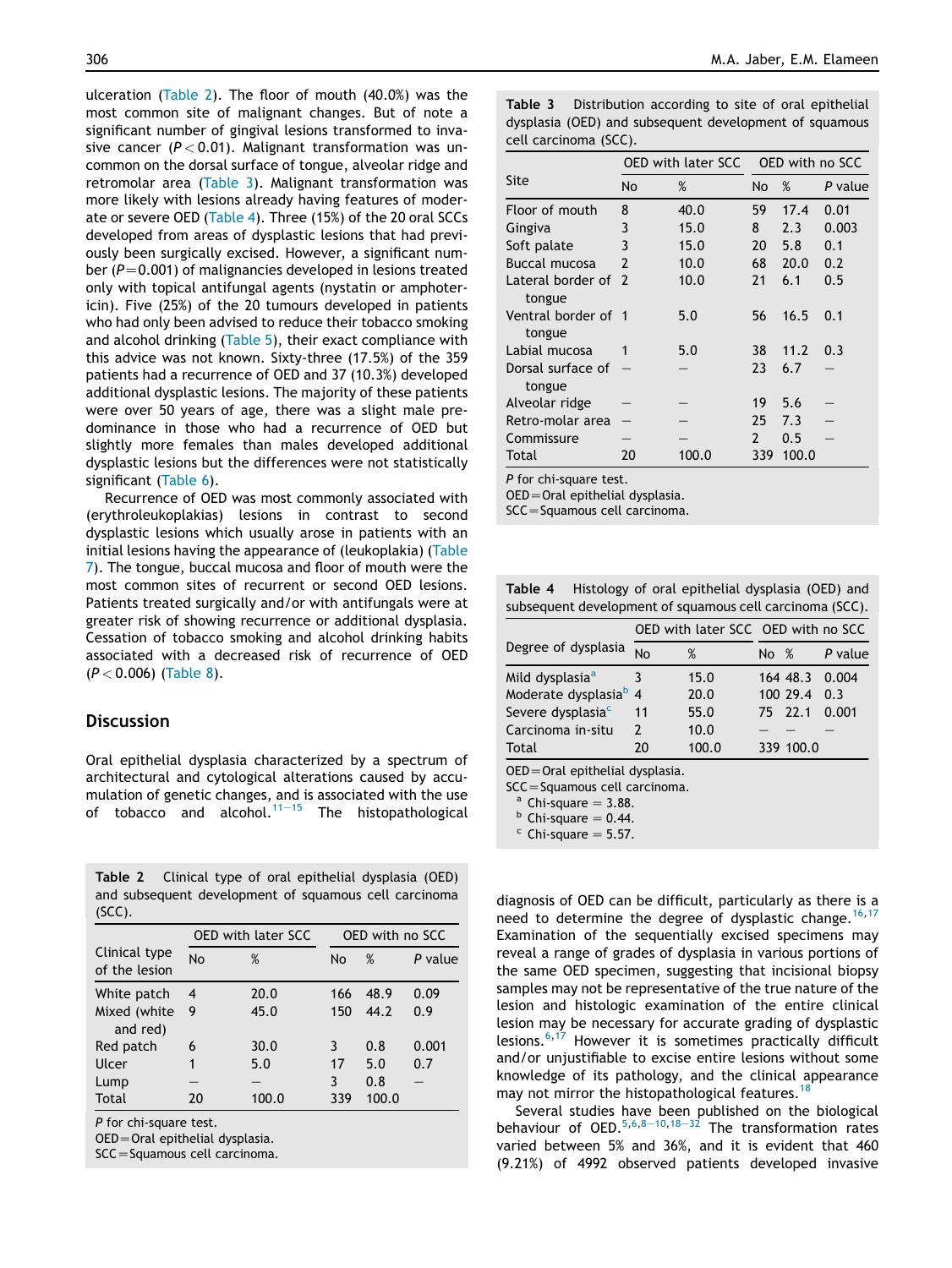Table 5 Treatment method of oral epithelial dysplasia (OED) and subsequent development of squamous cell carcinoma (SCC).

|                                                                                                                                 |    | OED with later SCC OED with no SCC |        |             |         |  |  |
|---------------------------------------------------------------------------------------------------------------------------------|----|------------------------------------|--------|-------------|---------|--|--|
| Treatment methods                                                                                                               |    | %                                  | No $%$ |             | P value |  |  |
| Surgical excision <sup>a</sup>                                                                                                  | 3  | 15.0                               |        | 207 61.0    | 0.0001  |  |  |
| Antifungal drugs <sup>b</sup>                                                                                                   | 12 | 60.0                               |        | 52 15.3     | 0.001   |  |  |
| Advice to moderate 5<br>alcohol and<br>tobacco habits <sup>c</sup>                                                              |    | 25.0                               |        | 80 23.5 0.8 |         |  |  |
| Total                                                                                                                           | 20 | 100.0                              |        | 339 100.0   |         |  |  |
| $OED = Ord$ epithelial dysplasia.<br>$SCC = Squamous$ cell carcinoma.<br>$^{\circ}$ Chi-square = 5.85.<br>$b$ Chi-causre – 13 A |    |                                    |        |             |         |  |  |

Chi-square  $=$  13.4.

 $\textdegree$  Chi-square = 4.32.

| Table 6 |  | Demographic characteristics of patients showing              |
|---------|--|--------------------------------------------------------------|
|         |  | recurrence or additional oral epithelial dysplastic lesions. |

| Variables   | Recurrence<br>$(no = 63)$ |       | Second dysplastic<br>lesions (no $=$ 37) |       |
|-------------|---------------------------|-------|------------------------------------------|-------|
|             | <b>No</b>                 | %     | <b>No</b>                                | %     |
| Age (years) |                           |       |                                          |       |
| $<$ 40      | 4                         | 6.3   | $\mathcal{P}$                            | 5.4   |
| $40 - 50$   | 16                        | 25.3  | 10                                       | 77.0  |
| >50         | 43                        | 68.2  | 25                                       | 67.5  |
| Total       | 63                        | 100.0 | 37                                       | 100.0 |
| Gender      |                           |       |                                          |       |
| Male        | 37                        | 58.7  | 17                                       | 46.0  |
| Female      | 26                        | 41.2  | 20                                       | 54.0  |
| Total       | 63                        | 100.0 | 37                                       | 100.0 |

squamous cell carcinomas within follow-up periods of 20 years (Table 9).

In the present study 5.5% of patients with OED diagnosed histopathologically from incisional biopsies developed a subsequent SCC within  $2-274$  months after initial diagnosis, with a mean time to malignant transformation of 40 months. This frequency of development of malignancy is less than that of the other comparable<br>studies.<sup>5,6,8,9,20–22,24–26,28–32</sup> (see Table 9).One explanation for this difference might be that the majority of our patient had mild OED, which reported to have a lower risk of malignant transformation potential.<sup>28,29</sup>

In the present study oral SCC tended to develop in patients who had had previous severe OED, however, malignancy also arose in patients who had had mild or moderate OED. Hence, like previous studies the degree of dysplasia within lesions may itself alone not be a reliable predictor of prognosis.12,13,24,33,34

The clinical appearance of lesions was not a helpful predictor of the degree of dysplasia present and the malignant potential of a lesion. Previous studies have suggested certain morphological characteristics are associated

| Variables                |                | Recurrence of<br>OED (no = 63) |           | Second OED<br>lesion (no $=$ 37) |  |
|--------------------------|----------------|--------------------------------|-----------|----------------------------------|--|
|                          | <b>No</b>      | %                              | <b>No</b> | %                                |  |
| <b>Clinical type</b>     |                |                                |           |                                  |  |
| White patch              | 18             | 28.5                           | 21        | 56.7                             |  |
| Red patch                | 9              | 14.2                           | 5         | 13.5                             |  |
| Mixed                    | 36             | 57.1                           | 11        | 29.7                             |  |
| Site of lesion           |                |                                |           |                                  |  |
| Labial mucosa            | 6              | 9.5                            | 2         | 5.4                              |  |
| Tongue                   | 20             | 31.7                           | 11        | 29.7                             |  |
| Gingiva <sup>a</sup>     | $\overline{2}$ | 3.1                            | 2         | 5.4                              |  |
| Floor of mouth           | 11             | 17.4                           | 9         | 24.3                             |  |
| <b>Buccal mucosa</b>     | 13             | 20.6                           | 7         | 18.9                             |  |
| Other sites <sup>b</sup> | 11             | 17.4                           | 6         | 16.2                             |  |
| Histology <sup>e</sup>   |                |                                |           |                                  |  |

Mild 10 16.9 7 18.9 Moderate 16 27.1 14 37.8 Severe 33 55.9 16 43.2

Surgical excision 16 25.3 20 54.0 Cryosurgery 12 19.0 5 13.5 Laser excision 8 12.6 3 8.1

Antifungal therapy 16 25.3 8 21.6

 $2 \t3.1 - -$ 

 $d$ .7

 $OED =$  oral epithelial dysplasia.

Treatment method

PDT<sup>c</sup>

<sup>a</sup> Gingiva and alveolar ridge combined.

No active treatment $\degree$  9 14.2 1

**b** Other sites include soft palate, retromolar area.

c Photodynamic therapy.

<sup>d</sup> Patients advised to stop smoking and drinking.

<sup>e</sup> Histology only known for 59 cases.

Table 8 Tobacco and alcohol habits of patient with recurrence or second oral epithelial dysplasia lesions (OED) at last clinical appointment.

|                                    | Recurrence of OED |       | Second<br><b>OED</b> lesion |       |  |  |
|------------------------------------|-------------------|-------|-----------------------------|-------|--|--|
|                                    | No                | %     | No                          | %     |  |  |
| Stop smoking and<br>'drinking      | $9^{\#}$          | 15.2  | $6^{\varphi}$               | 16.2  |  |  |
| Reduce smoking and<br>drinking     | 22                | 37.2  | $12 \,$                     | 32.4  |  |  |
| No change of habits                | 28#               | 47.4  | $19^{\circ}$                | 51.3  |  |  |
| Total                              | 59                | 100.0 | 37                          | 100.0 |  |  |
| $OED =$ Oral epithelial dysplasia. |                   |       |                             |       |  |  |

 $~$ # $p$   $<$  0.006.

 $\dot{\phi}$  $p < 0.02$ .

with the risk of malignant transformation of OED.<sup>35,36</sup> In this study 45.0% of malignancies arose from areas of erythroleukoplakic lesions and 30.0% from red lesions a findings similar to the observations of Amagasa.  $34$  Hence, while oral malignancy may arise from areas of pre-existing

Table 7 Clinical and histological aspects of oral epithelial dysplasia lesions that recurred or developed second lesions.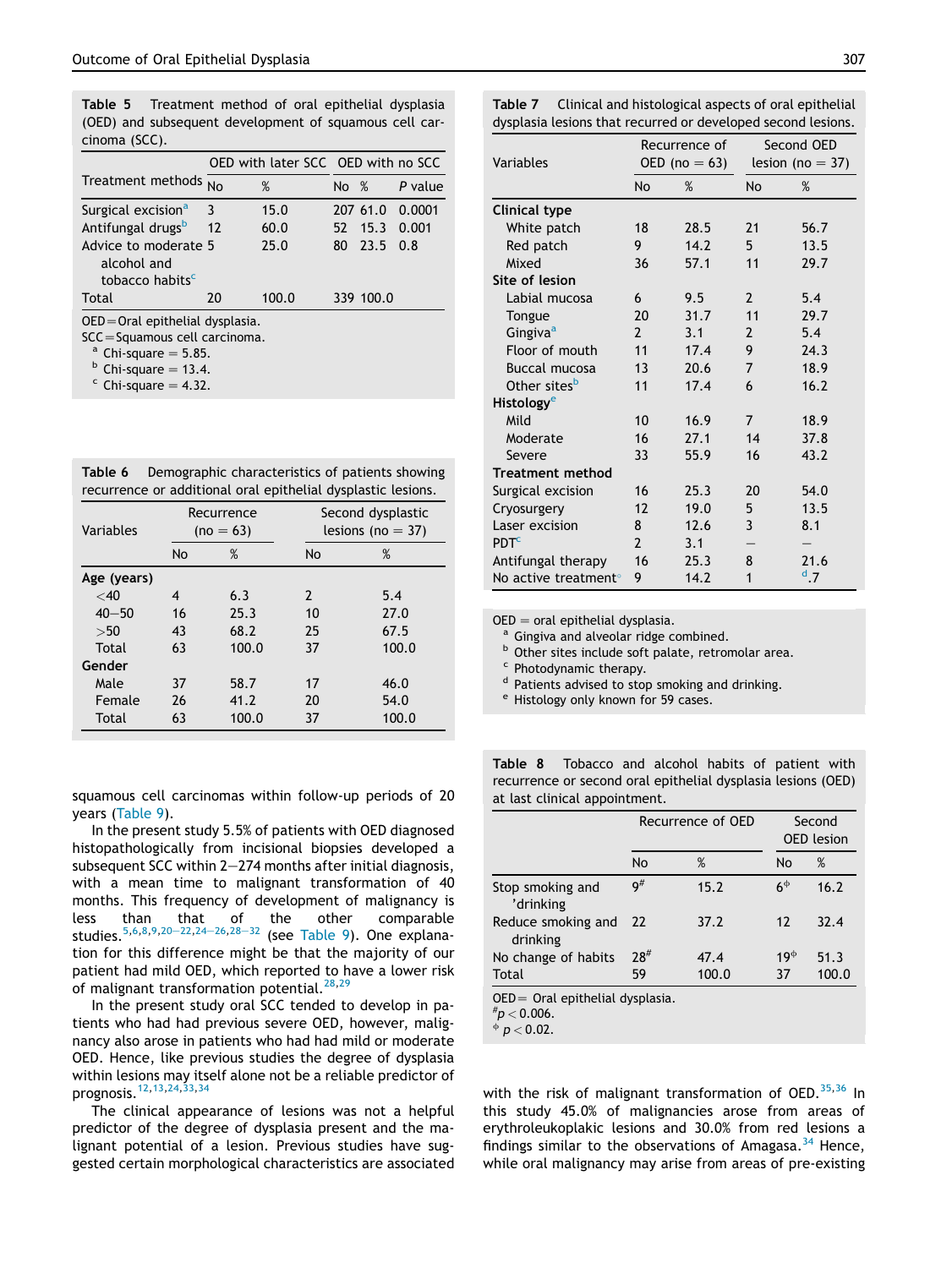| Authors                              | Year | No              | Number of invasive SCC | Transformation time (yr.) | Transformation rate % |
|--------------------------------------|------|-----------------|------------------------|---------------------------|-----------------------|
| Mincer et al. <sup>8</sup>           | 1972 | 45              | 5                      | up to $8$                 | 11                    |
| Banoczy & Csiba <sup>18</sup>        | 1976 | 68              | 9                      | 1-20 Mean 6.3             | 13.2                  |
| Pindborg et al. <sup>9</sup>         | 1977 | 61              | 4                      | up to $7$                 | 6.6                   |
| Gupta et al. <sup>10</sup>           | 1980 | 73              | 6                      | 10 Mean 8.5               | 8.2                   |
| Silverman et al. <sup>5</sup>        | 1984 | 22              | 8                      | Mean 8.1                  | 36.4                  |
| Vedtofte et al. <sup>19</sup>        | 1987 | 47              | 3                      | Mean 3.9                  | 6.3                   |
| Cregg and Cowan <sup>20</sup>        | 1992 | 135             | 24                     | 15 years                  | 17.7                  |
| Lumerman et al. <sup>6</sup>         | 1995 | 44              | $\overline{7}$         | up to $6.5$               | 16                    |
| Cowan et al. <sup>21</sup>           | 2001 | 165             | 24                     | 4 years                   | 15                    |
| Hsue et al. <sup>22</sup>            | 2007 | 166             | 8                      | 10 years                  | $5\phantom{.0}$       |
| Arduino et al. <sup>23</sup>         | 2009 | 207             | 15                     | 16 years                  | $\overline{7}$        |
| Ho et al. $^{24}$                    | 2009 | 33 <sup>2</sup> | 8                      | Mean 3 years              | 24                    |
| Bradley et al. <sup>25</sup>         | 2010 | 1434            | 139                    |                           | 9.7                   |
| Warnakulasuriya et al. <sup>26</sup> | 2011 | 104             | 5                      | 10 years                  | 5                     |
| Liu et al. $^{27}$                   | 2011 | 138             | 37                     | 5.1 years                 | 26.8                  |
| Ho et al. $^{28}$                    | 2013 | 91              | 23                     | 4 years                   | 25                    |
| Sperandio et al. <sup>29</sup>       | 2013 | 201             | 17                     |                           | 8.5                   |
| Brouns et al. <sup>30</sup>          | 2014 | 88              | 8                      | 15 years                  | 9                     |
| Dost et al. <sup>31</sup>            | 2014 | 368             | 18                     | 3.3 years                 | 4.7                   |
| Wang et al. $32$                     | 2014 | 1143            | 72                     | 2.8 years                 | 6.30                  |
| Present study                        | 2019 | 359             | 20                     | 3.3 years                 | 5.5                   |
| Total                                |      | 4992            | 460                    | Up to 20 years            | 9.21                  |

OED= Oral epithelial dysplasia.

SCC = Squamous Cell Carcinoma.

leukoplakia (known to have OED), it seems that malignancy is more likely to arise in lesions with areas of redness. The site of pre-existing OED has been suggested to influence malignant changes. For example the floor of mouth has been reported to be a possible risk site for malignant transformation.  $36,37$  In the present study the floor of mouth was among the most common sites of malignant transformation and does suggest that clinicians would be advised to consider all longstanding, solitary, non-traumatic lesions in this site as being potentially malignant until proven otherwise. The increased risk of malignant change at this site is further highlighted by report of high rates of loss of heterozygosity on chromosomes 3p, 9p and 17p in oral leukoplakias of the floor of mouth compared with other oral mucosal sites  $-$  even when corrected for degree of histopathologically-determined dysplasia.<sup>38</sup>

Malignant transformation occurred in patients who received different treatment for their OED lesions. Although the rate of malignant transformation was less for lesions that had been surgically excised than managed by non-surgical methods, oral SCC still developed in sites of previously excised OED. The rate of recurrence of OED was lower for lesions treated surgically than those managed non-surgically, hence despite the possible risk of disease as observed in this and other studies.<sup>5,19</sup> and the absence of any reliable and/or safe non-surgical therapy,  $39,40$  and excision of OED lesions remains the first, and possible only treatment of such disease.<sup>19</sup> Recurrence and/or malignant transformation may reflect difficulties in determining the margin of lesions, particularly those on the floor of mouth where dysplastic involvement of the salivary gland ducts may not be detected clinically. $41-43$ 

Most patients did not change their tobacco smoking or alcohol drinking habits after treatment - only 15.2% of patients stopping smoking and drinking before development of recurrence of OED, and 16.2% before development of additional OED lesions. These factors were significant in this study with risk of recurrence and development of second OED significantly different between those who stopped these habits and those who continue these habits which indicated the need to encourage all patients to modify there habits when dysplastic lesions were diagnosed and treated. Chiesa and colleagues<sup>44</sup> found modification of these habits is not significant predictor for development of relapses in operated oral leukoplakia while others found that cancer and other changes developed more frequently in those patients with leukoplakia who did not stop smoking and drinking. $45$  It is also reported that leukoplakia may disappear if patients stop smoking.  $5,33,46$ 

The results of the present study indicate that OED does not invariably progress to carcinoma although it can be difficult to predict precisely the long term behaviour of such disease, particularly when there is moderate dysplasia. Clinical examination together with histopathological evaluation of incisional biopy material does not allow accurate assessment of long term outcome of OED lesions, in addition despite surgical excision, recurrence and/or malignant transformation can still occur (Table 10). There is thus a need for sensitive methods that not only identify dysplasia, but also indicate likely prognosis. Aside from loss of heterozygosity<sup>38</sup> it has been suggested that ploidy may be a reliable prognostic marker of oral leukoplakia and OED.<sup>47</sup> Vital staining with tolonium chloride does not reliably detect mild or moderate OED<sup>48</sup> and while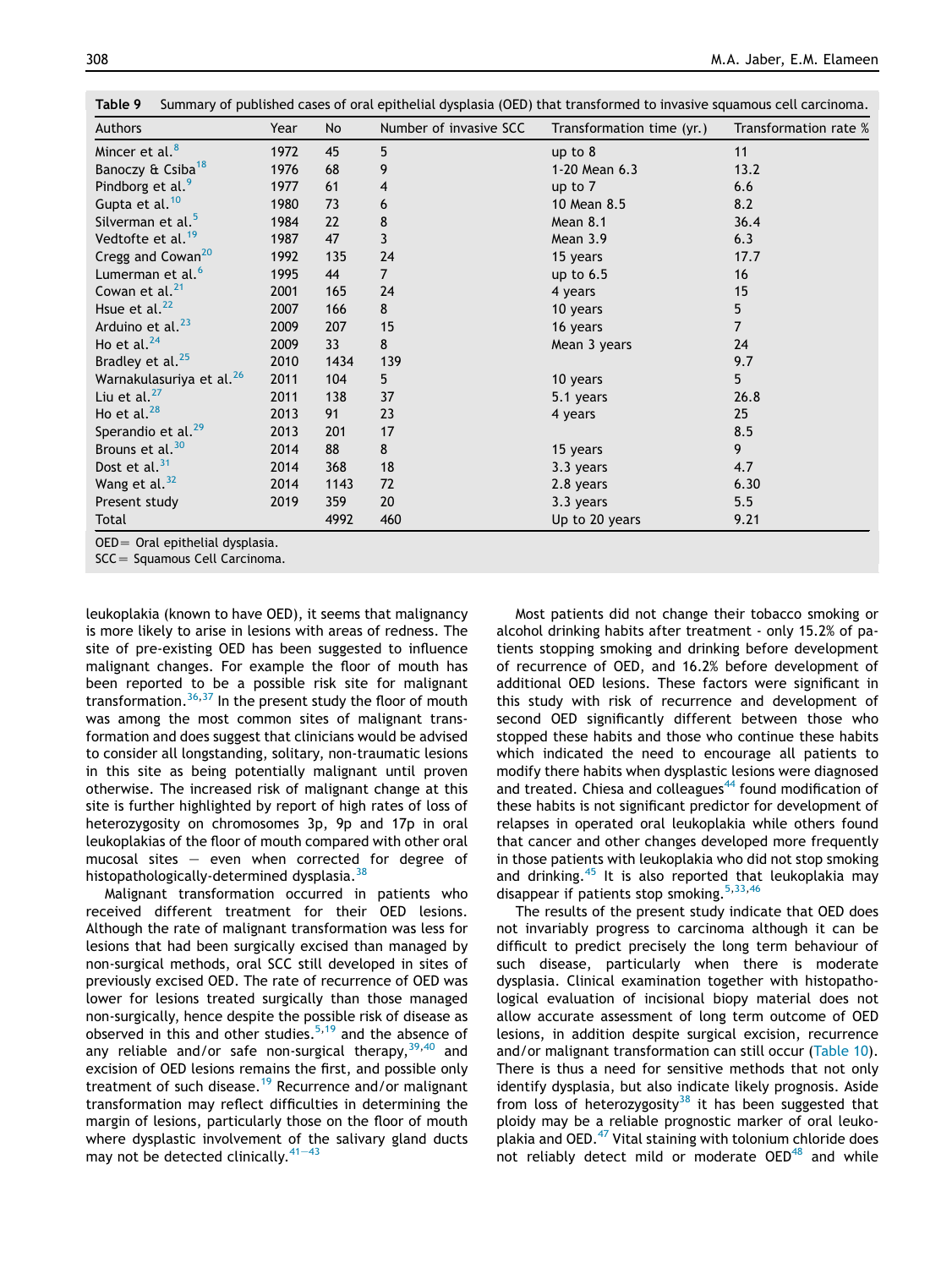|  | Table 10 Follow-up studies on patients with epithelial |  |  |  |
|--|--------------------------------------------------------|--|--|--|
|  | dysplasia whose lesions were excised.                  |  |  |  |

| <b>Authors</b>                | cases | No of Cured          | Recurred                       | Developed<br>SCC. |
|-------------------------------|-------|----------------------|--------------------------------|-------------------|
| Mincer et al. <sup>8</sup>    | 20    | 10 (50.0%) 7 (35.0%) |                                | 3(15.0%)          |
| Banoczy et al. <sup>18</sup>  | 45    | 43 (95.5%) 1 (2.2%)  |                                | 1(2.2%)           |
| Vedtofte et al. <sup>19</sup> | 61    |                      | 46 (75.4%) 12 (19.6%) 3 (5.0%) |                   |
| Total                         | 126   |                      | 99 (78.5%) 20 (15.8%) 7 (5.5%) |                   |

SCC=Squamous cell carcinoma.

cytological examination of brush biopsies may provide the clinician with a non-invasive and rapid method of detecting OED it does not provide detail of the likely degree of dysplasia, and thus has no prognostic value. $49$ 

It is concluded that while the risk of malignant transformation of OED may be approximately 5% there is a need to develop effective methods of predicting long term outcomes of such disease.

#### Declaration of Competing Interest

The authors have no conflicts of interest relevant to this article.

#### Acknowledgements

None.

#### References

- 1. Barnes L, Eveson J, Reichart P, Sidransky D, eds. World Health Organization classification of tumors: Pathology and Genetics of Head and neck tumors. Lyon, France: IARC Press, 2005.
- 2. Kujan O, Oliver R, Khattab A, Roberts S, Thakker N, Sloan P. Evaluation of a new binary system of grading oral epithelial dysplasia for prediction of malignant transformation. Oral Oncol 2006;42:987-93.
- 3. Abbey L, Kaugars G, Gunsolley J, et al. Intraexaminer and interexaminer reliability in the diagnosis of oral epithelial dysplasia. Oral Surg Oral Med Oral Pathol Oral Radiol Endod 1995;80:188-91.
- 4. Speight P. Update on oral epithelial dysplasia and progression to cancer. Head and Neck Pathol  $2007;1:61-6$ .
- 5. Silverman S, Gorsky M, Lozada F. Oral leukoplakia and malignant transformation: a follow-up study of 257 patients. Cancer 1984:53:563-8.
- 6. Lumerman H, Freedman P, Kerpel S. Oral epithelial dysplasia and the development of invasive squamous cell carcinoma. Oral Surg Oral Med Oral Pathol Oral Radiol Endod 1995;97:  $321 - 9.$
- 7. Ostor A. Natural history of cervical intraepithelial neoplasia: a critical Review. Int J Gynaecol Pathol 1993;12:186-92.
- 8. Mincer H, Coleman S, Hopkins K. Observation on the clinical characteristics of oral lesions showing histologic epithelial dysplasia. Oral Surg Oral Med Oral Pathol Oral Radiol Endod 1972;33:389-99.
- 9. Pindborg J, Daftary D, Mehta F. A follow-up study of sixty-one oral dysplastic precancerous lesions in Indian villagers. Oral Surg Oral Med Oral Pathol Oral Radiol Endod 1977;43:383-90.
- 10. Gupta P, Mehta F, Daftary D, et al. Incidence rates of oral cancer and natural history of oral precancerous lesions in a 10 year follow-up study of Indian villagers. Community Dent Oral Epidemiol 1980;8:325-6.
- 11. Kashiwazaki H, Tonoki H, Tada M, et al. High frequency of p53 mutations in human oral epithelial dysplasia and primary squamous cell carcinoma detected by yeast functional assay. Oncogene 1997;15:2667-74.
- 12. Pitiyage G, Tilakaratne W, Tavassoli M, Warnakulasuriya S. Molecular markers in oral epithelial dysplasia: review. J Oral Pathol Med 2009;38:737-52.
- 13. Lingen M, Pinto A, Mendes R, et al. Genetics epigenetics of oral premalignancy: current status and future research. Oral Dis 2011;17:7e22.
- 14. Kalen R, Warnakulasuriya S, Rosnah Z, Sok C. Potentially malignant disorders of the oral cavity: current practice and future directions in the clinic and laboratory. Int J Canc 2015;136:  $503 - 15$ .
- 15. Jaber M, Porter S, Scully C, Gilthrope M, Bedi R. Risk factors for oral epithelial dysplasia- the role of smoking and alcohol. Oral Oncol 1999;35:151-6.
- 16. Pindborg J, Reibel J, Holmstrup P. Subjectivity in evaluating oral epithelial dysplasia, carcinoma in situ and initial carcinoma. J Oral Pathol Med 1985;14:698-708.
- 17. Wright A, Shear M. Epithelial dysplasia immediately adjacent to oral squamous cell carcinoma. J Oral Pathol Med 1985;14:  $559 - 64.$
- 18. Banoczy J, Csiba A. Occurrence of epithelial dysplasia in oral leukoplakia: analysis and follow up study of 120 cases. Oral Surg Oral Med Oral Pathol Oral Radiol Endod 1976;42:  $766 - 74.$
- 19. Vedtofte P, Holmstrup P, Horting-Hanson E, Pindborg J. Surgical treatment of premalignant lesions of the oral mucosa. Int J Oral Maxillofac Surg 1987;16:656-64.
- 20. Gregg T, Cowan C. Trends in the relative frequencey of histologically diagnosed epithelial dysplasia and intra-oral carcinoma in Northern Ireland 1975-1989. Br Dent J 1992;173:  $234 - 6.$
- 21. Cowan C, Gregg T, Napier S, McKenna S, Kenna F. Potentially malignant oral lesions in Northern Ireland: a 20-year population-based perspective of malignant transformation. Oral Dis 2001;7:18-24.
- 22. Hsue S, Wang W, Chen C, Lin C, Chen Y, Lin L. Malignant transformation in 1458 patients with potentially malignant oral mucosal disorders: a follow-up study based in a Taiwanese hospital. J Oral Pathol Med 2007;36:25-9.
- 23. Arduino P, Surace A, Carbone M, et al. Outcome of oral dysplasia: a retrospective hospital-based study of 207 patients with a long follow-up. J Oral Pathol Med 2009;38:540-4.
- 24. Ho P, Chen P, Warnakulasuriya S, Shieh T, Chen Y, Huang I. Malignant transformation of oral potentially malignant disorders in males: a retrospective cohort study. BMC Canc 2009;9: 260.
- 25. Bradley G, Odell E, Raphael S, et al. Abnormal DNA content in oral epithelial dysplasia is associated with increased risk of progression to carcinoma. Br J Canc 2010;103:1432-42.
- 26. Warnakulasuriya S, Kovacevic T, Madden P, et al. Factors predicting malignant transformation in oral potentially malignant disorders among patients accrued over a 10-year period in South East England. J Oral Pathol Med 2011;40:677-83.
- 27. Liu W, Bao Z, Shi L, Tang G, Zhou Z. Malignant transformation of oral epithelial dysplasia: clinicopathological risk factors and outcome analysis in a retrospective cohort of 138 cases. Histopathology 2011;59:733-40.
- 28. Ho M, Field E, Field J, et al. Outcomes of oral squamous cell carcinoma arising from oral epithelial dysplasia: rationale for monitoring premalignant oral lesions in a multidisciplinary clinic. Br J Oral Maxillofac Surg 2013;51:594-9.